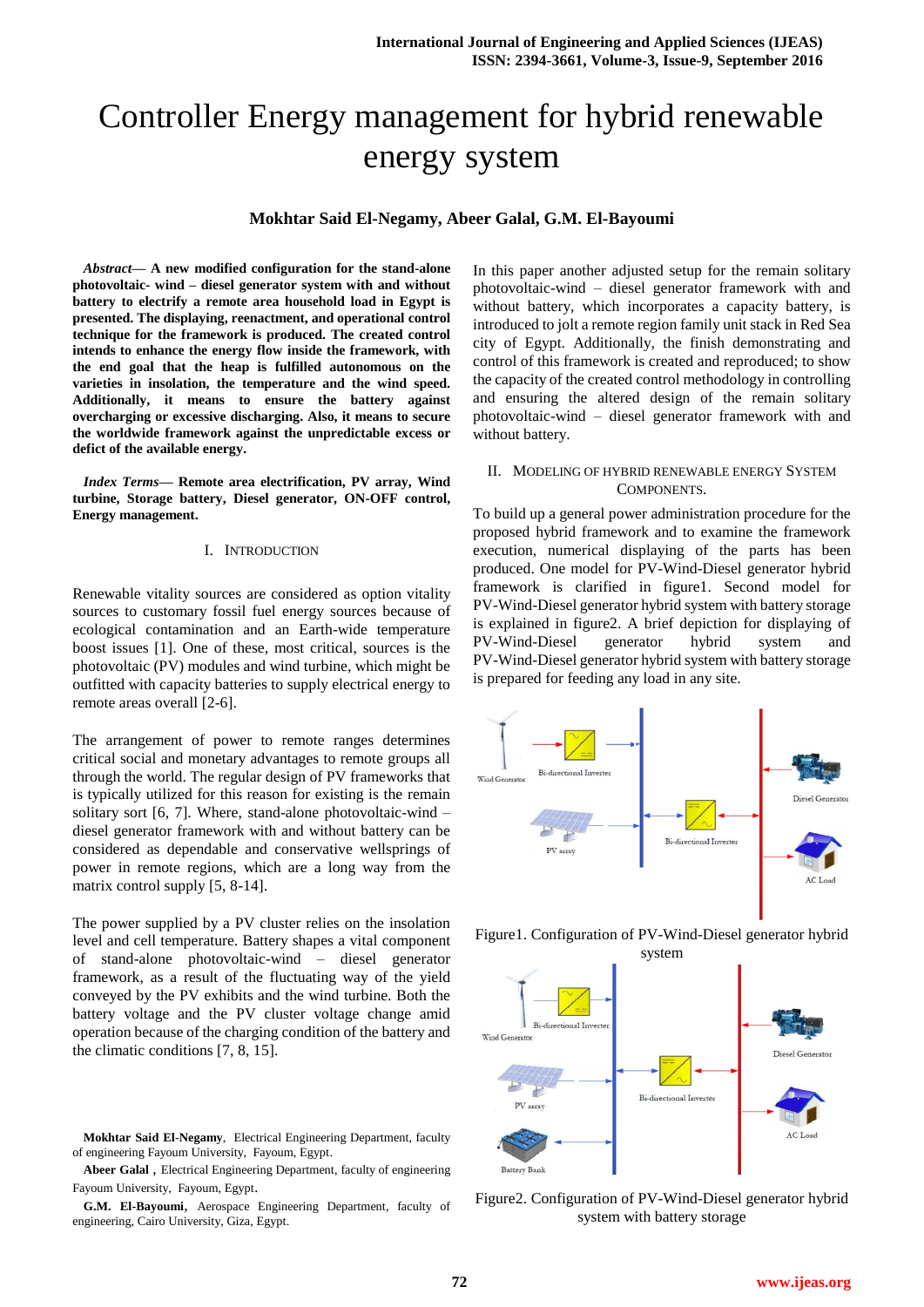#### *A. PV Module Performance Model*

A PV module comprises of various sun based cells associated in series and parallel to get the craved voltage and current yield levels. Each sun based cell is fundamentally a p-n diode. As daylight strikes a sun oriented cell, the occurrence energy is changed over straightforwardly into electrical energy with no mechanical effort. Transmitted light is acclimatized inside the semiconductor, by utilizing this light energy to energize free electrons from a low energy status to an empty higher energy level. At the point when a sun powered cell is lit up, overabundance electron-opening sets are created all through the material; consequently the p-n intersection is electrically shorted and current streams. Single-diode mathematic model is applicable to simulate silicon photovoltaic cells, which consists of a photocurrent source Iph, a nonlinear diode, and internal resistances  $RS$  and  $Rsh$ , as shown in Figure 3 [16-17].



Figure3. Equivalent circuit of a solar panel.

Applying Kirchhoff current law, the output current (I) of the PV module can be obtained as:

$$
I = I_{ph} - I_D - I_{sh}
$$
(1)  
Where,  $I_{sh}$  is the shunt-resistance current and is given by:  

$$
I_{sh} = \frac{V + IR_s}{R_{sh}}
$$
(2)

Where V is the terminal voltage of the PV module Also ID is the diode current and is given by:  $I_D = I_o \left| e^{-aV_T} \right| - 1$ 

Where  $I_{\alpha}$  is the reverse saturation current,

values in equation (1), then

*a* is an empirical non-ideality factor for the diode  $V_T$  is the junction thermal voltage and is given by:<br> $V_T = \frac{N_s K T_c}{V}$ 

where 
$$
N_s
$$
 is the series-connected solar cells per module,

q is the electron charge =  $1.60217646\times10^{-19}$  C, k is Boltzmann constant =  $1.3806503\times10^{-23}$  J/K,  $T<sub>c</sub>$  is the absolute cell temperature in Kelvin. Substituting the shunt resistance current and diode current

 $I=I_{ph}-I_o \left[e^{\frac{(V+IR_s)}{\alpha V_T}}-1\right]-\frac{V+IR_s}{R_{sh}}$  $(5)$ 

The power output of the photovoltaic array at time t is:-

$$
P_{pv} = I \times V \tag{6}
$$

$$
P_{pv} = \left(I_{ph} - I_o \left[e^{\frac{(V + IR_s)}{\alpha V_T}} - 1\right] - \frac{V + IR_s}{R_{sh}}\right) \times V\tag{7}
$$

Generally, the manufacturers of PV modules provide information at certain points on the PV characteristic; such as the short-circuit current ( $I_{\text{sc}}$ ), open-circuit voltage ( $V_{\text{oc}}$ ), and the maximum power point current  $(I_{mp})$  and voltage  $(V_{mp})$ ,

which are called remarkable points. Moreover, the temperature coefficients for  $I_{\text{sc}}$  and  $V_{\text{oc}}$  are also provided in the manufacturer sheet as  $K_i$  and  $K_v$  respectively. Always  $K_i$  is positive temperature coefficient, but  $K_v$  is negative temperature coefficient. Also the number of series-connected cells per module  $(N<sub>s</sub>)$  is provided.

### *B. Wind Turbine Performance Model.*

The WTG produces power  $P_w$  when the wind speed *V* is higher than the cut-in speed  $V_{ci}$  and is shut-down when *V* is higher than the cut-out speed  $V_{\rm co}$  [18-19]:

$$
P_w = \begin{cases} P_r \left(\frac{V^3 - V_{ci}^3}{V_r^3 - V_{ci}^3}\right) & V_{ci} \le V \le V_r\\ P_r & V_r \le V \le V_{co}\\ 0 & V_{co} \le V \quad or \quad V_r \le V_{ci} \end{cases}
$$
(8)

#### *C. Meteorological data and Load Profile.*

The proposed method is to optimally size a PV-wind hybrid energy system to electrify a residential remote area household near Red Sea city of Egypt. The considered site has latitude is 27◦17 and longitude is 33◦46. Figures 4 show these data (i.e., the global solar insolation) during the 12 months of a typical year.

Figure 5 illustrates the considered residential remote area load profile, during the 12 months of the year.



Figure4. Variation of Solar radiation over the year



Figure5. Variation of Load over the year

 $(3)$ 

 $(4)$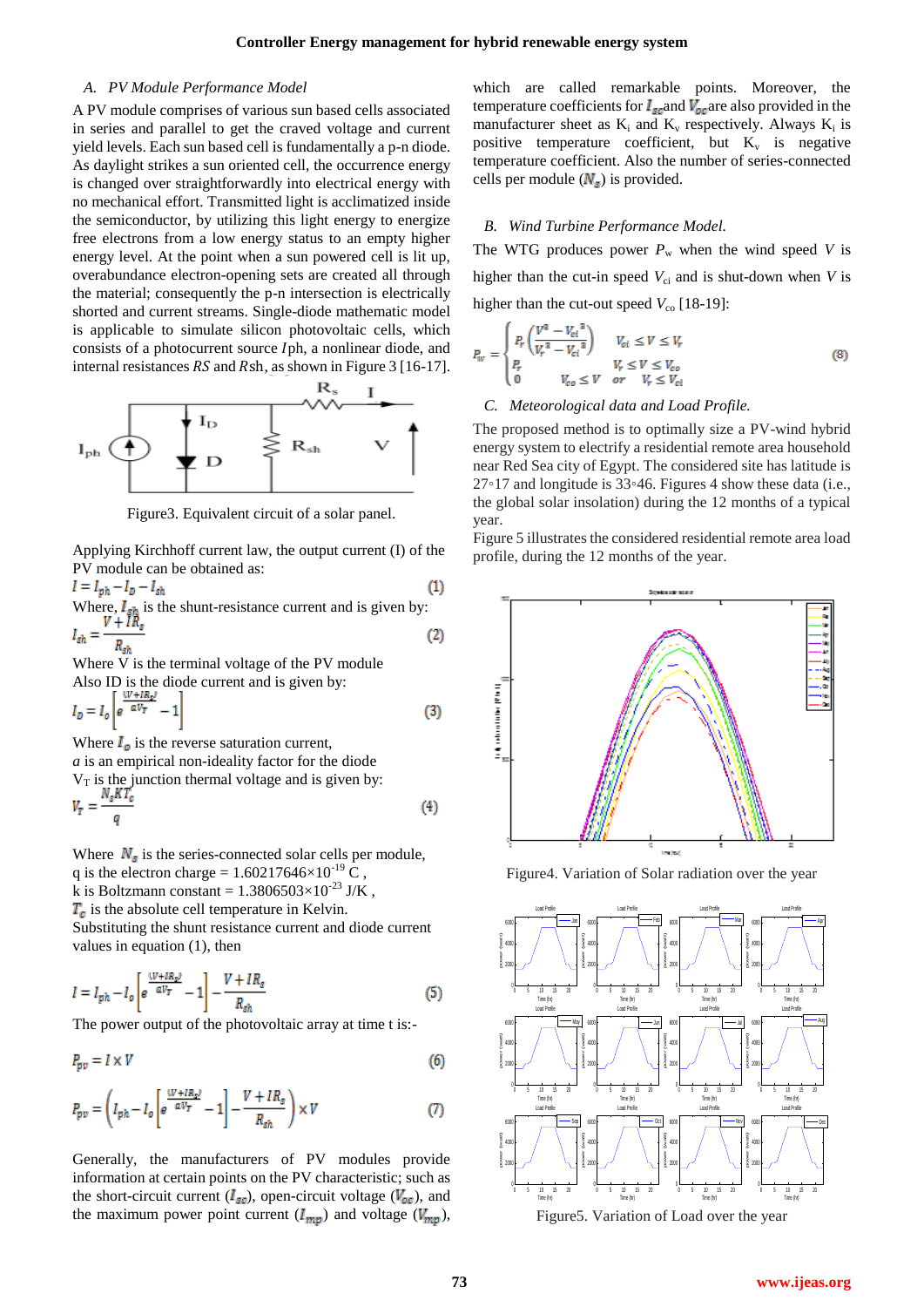# III. MODES OF OPERATION

The hybrid renewable energy system has several modes of operation. These modes are dependent on the variation of the metrological data. Figure6. Shows that, The mode-1 operation of the hybrid renewable energy system. In this mode the sources of energy are photovoltaic module, diesel engine generator and battery storage.



Fig6. Block diagram of mode 1

Figure7. shows, the mode-2 operation of the hybrid renewable energy system. In this mode the sources of energy are photovoltaic module and battery storage.



Fig7. Block diagram of mode 2

Figure8. shows, the mode-3 operation of the hybrid renewable energy system. In this mode the sources of energy are Wind turbine, diesel engine generator, and battery storage.





Figure9. shows, the mode-4 operation of the hybrid renewable energy system. In this mode the sources of energy are Wind turbine and battery storage.



Fig9. Block diagram of mode 4

Figure10. shows, the mode-5 operation of the hybrid renewable energy system. In this mode the sources of energy are photovoltaic module, wind turbine, diesel engine generator, and battery storage.



Figure10. Block diagram of mode 5

Figure11. shows, the mode-6 operation of the hybrid renewable energy system. In this mode the sources of energy are photovoltaic module, wind turbine and battery storage.



Figure11. Block diagram of mode 6.

# IV. RESULTS

Stand-alone PV-wind-diesel generator frameworks for remote region family unit zap must be absolutely independent in creating, putting away and supplying power to the family unit electrical load. These frameworks are subjected upstream to the flighty varieties in sunlight based insolation and/or surrounding temperature and downstream to the family unit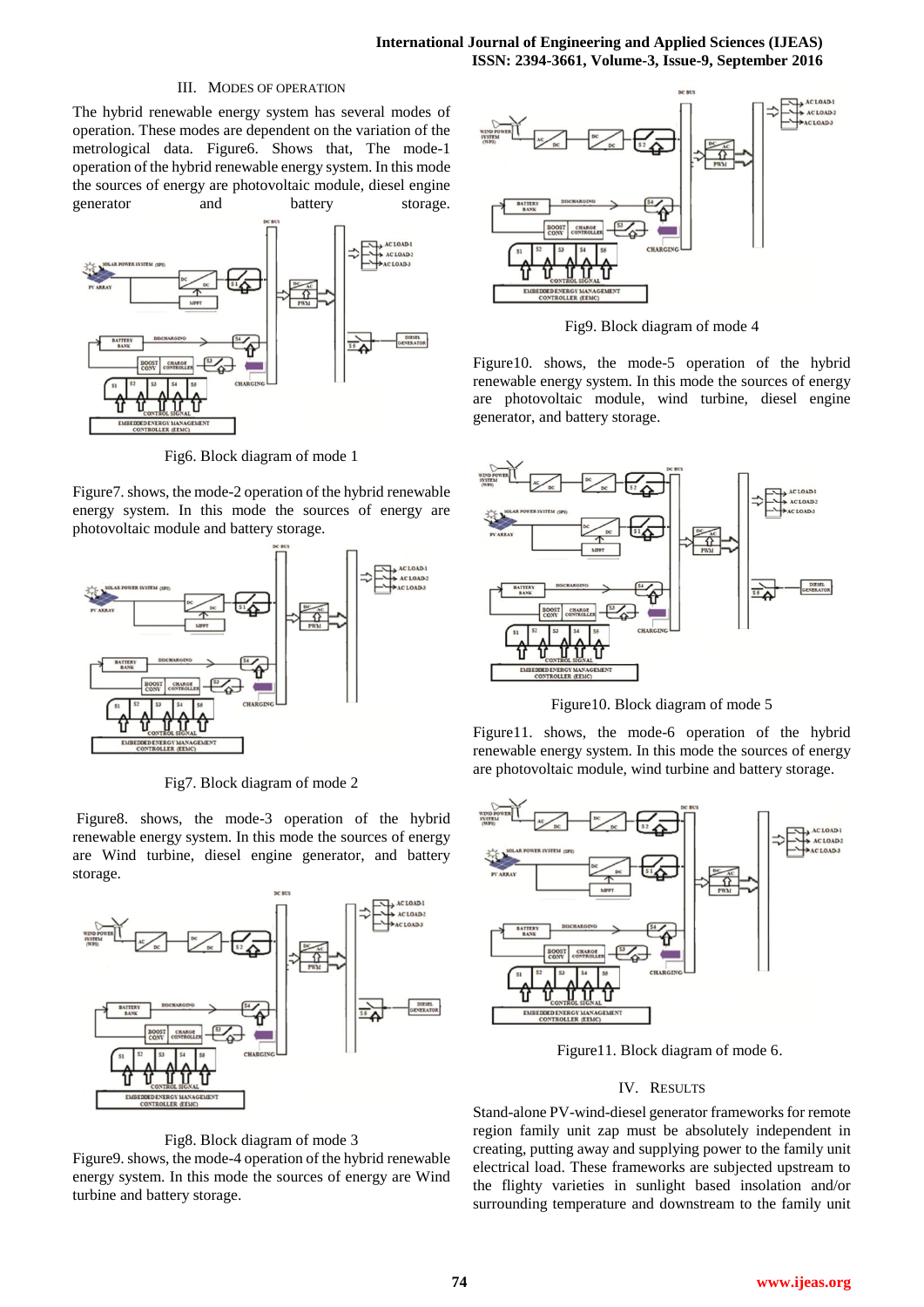electrical load. In this way, these frameworks must require certain control system to ideally deal with the energy flow inside them. Where, in this work, the composed control procedure can decide the present condition of the framework and thusly can issue the proper requests or orders went for enhancing the energy exchange work inside the framework, to satisfy the specialized necessities of the framework. The primary motivations behind the composed control technique are to fulfill the family unit electrical load and to discharge or charge the capacity battery at whatever point conceivable. In addition, the planned control methodology can shield the capacity battery from unreasonable discharge and overcharge, and in the meantime it can shield the worldwide framework from the capricious abundance or shortage of the accessible vitality. The planned control procedure, as appeared in the flowchart of Figure12, depends on the IF-THEN standards; with the end goal that the IF-part of a run speaks to the present condition of the framework, while the THEN-part speaks to the appropriate issued-control order of the framework.

For each mode, the time at which each component is operated to feed the load must be identified to the energy management controller. This duration of operation for each component is determined according to the flowchart in figure12 using m-file code in matlab.



Figure12. flowchart for controller energy management.

**Mode1:** The optimum sizing of the (photovoltaic module – wind turbine) HRES is stand-alone photovoltaic with battery storage (28 module of PV, 3KW diesel generator, and 2 battery storage of 250 Ah). This system gives LPSP=0.0191. After applying this case to the program, the operation period for each component in the system is obtained as shown in figure13.



Figure13. The operating hours for each switch in mode1.

**Mode2:-** The optimum sizing of the (photovoltaic module – wind turbine) HRES is stand-alone photovoltaic with battery storage (29 module of PV, and 3 battery storage of 250 Ah). This system gives LPSP= -0.0159. After applying this case to the program, the operation period for each component in the system is obtained as shown in figure14.



Figure14. The operating hours for each switch in mode2.

**Mode3:-** The optimum sizing of the (photovoltaic module – wind turbine) HRES is stand-alone wind turbine with battery storage (83 wind turbine, 2KW diesel generator, and 1 battery storage of 250 Ah). This system gives LPSP= 0.0164. After applying this case to the program, the operation period for each component in the system is obtained as shown in figure15.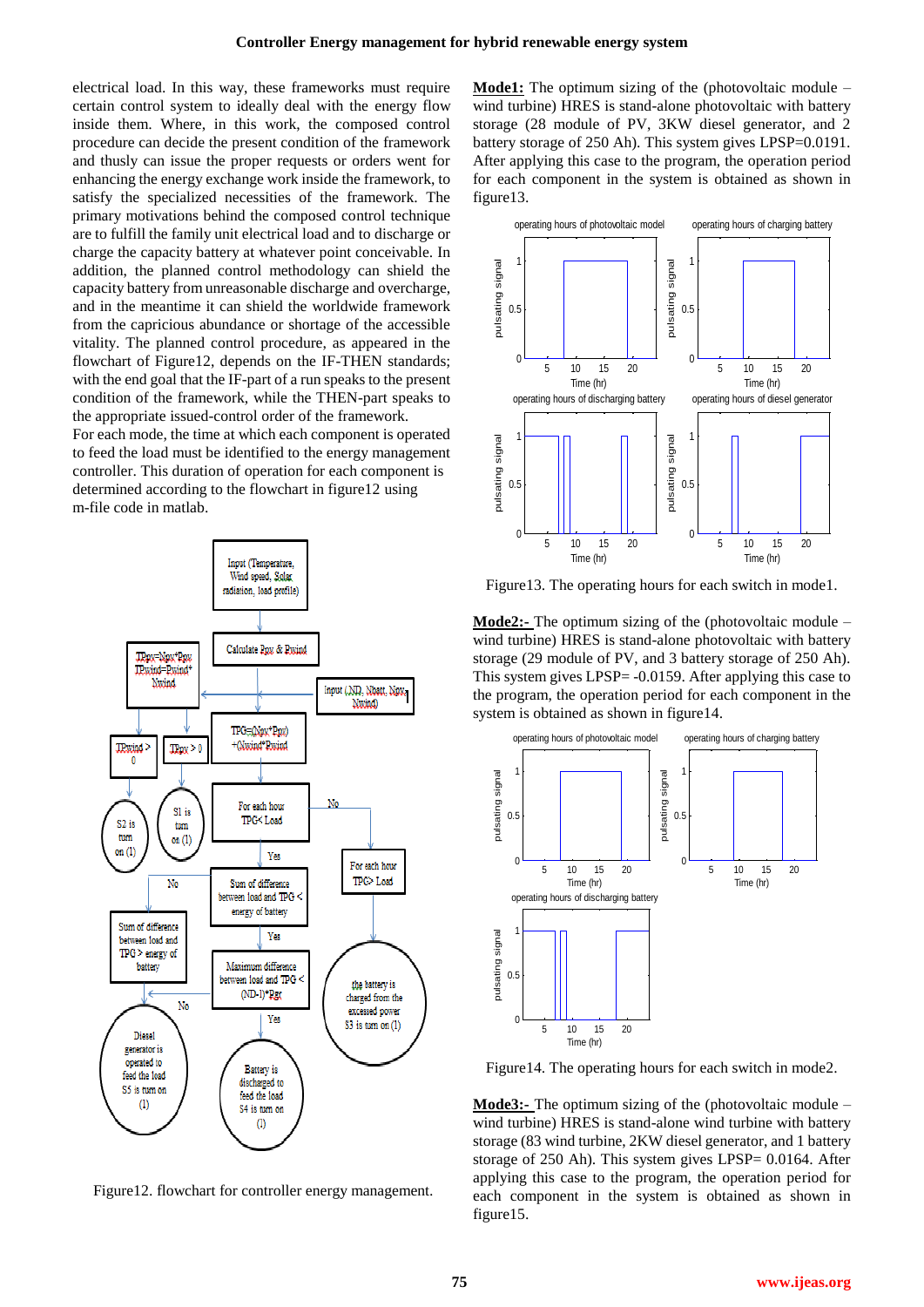

Figure15. The operating hours for each switch in mode3. **Mode4:-** The optimum sizing of the (photovoltaic module – wind turbine) HRES is stand-alone wind turbine with battery storage (85 wind turbine, and 1 battery storage of 250 Ah). This system gives LPSP=-0.0073. After applying this case to the program, the operation period for each component in the system is obtained as shown in figure16.



Figure16. The operating hours for each switch in mode4. **Mode5:-** The optimum sizing of HRES is (photovoltaic module – wind turbine) with battery storage (23 module of PV, 16 wind turbine, 3KW diesel generator and 2 battery storage of 250 Ah). This system gives LPSP= 0.0047. After applying this case to the program, the operation period for each component in the system is obtained as shown in table5.



Figure17. The operating hours for each switch in mode5. **Mode6:-** The optimum sizing of HRES is (photovoltaic module – wind turbine – diesel generator) with battery storage (23 module of PV, 17 wind turbine, and 2 battery storage of 250 Ah). This system gives LPSP= -0.0072. After applying this case to the program, the operation period for each component in the system is obtained as shown in figure18.



Figure18. The operating hours for each switch in mode5.